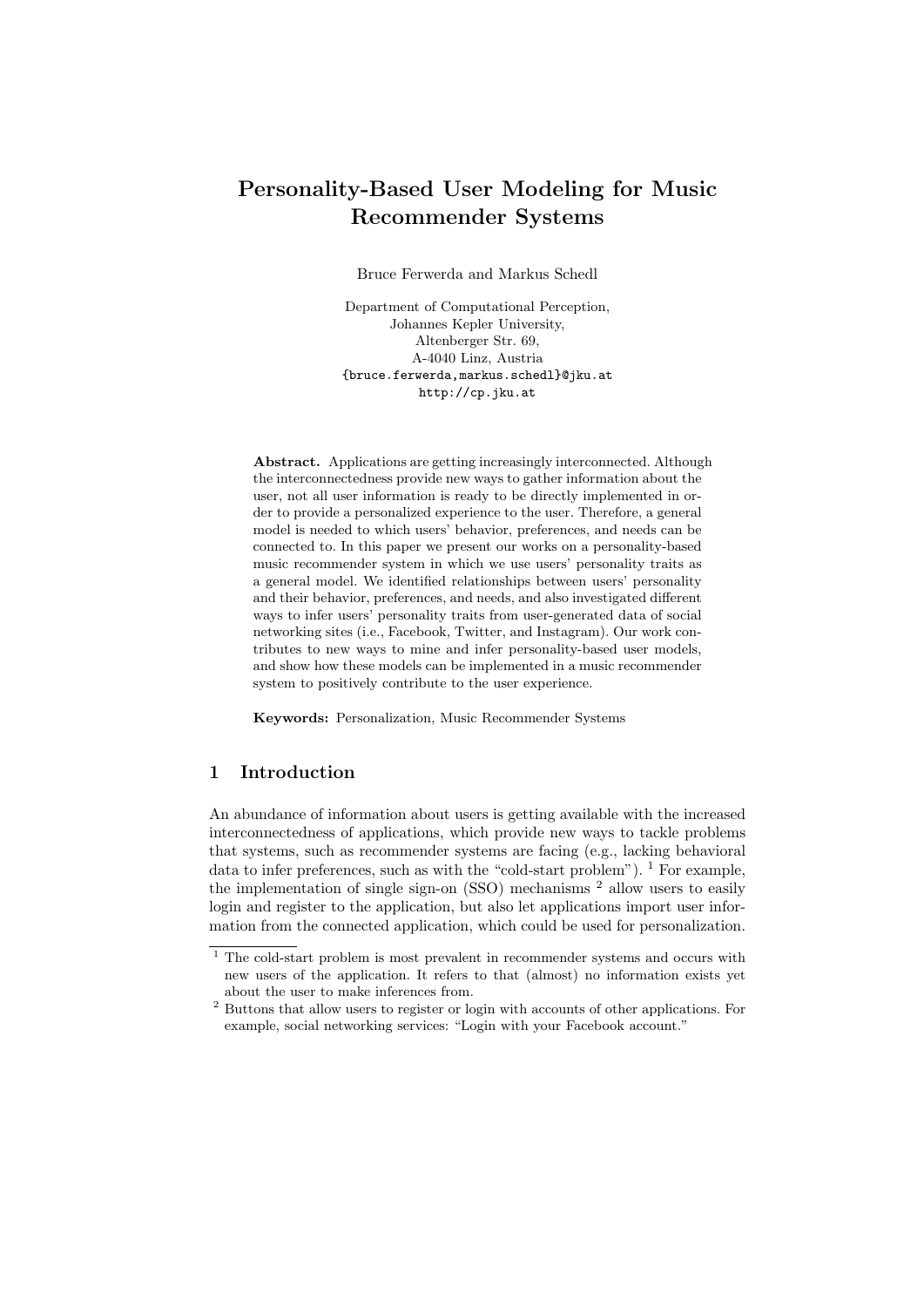#### 2 Ferwerda, B. and Schedl, M.

Although with the interconnectedness of applications new information sources become available, not all the new information is directly applicable to create personalized experiences with. Therefore, a general user model is needed to which users' behavior, preferences, and needs can be connected to in order to create personalized experiences for users. This allows the creation of only one user model that can be used across applications without the need of information that is directly related to a specific behavior, preference, or need of the user [1].

We model users based on their personality to make inferences about their behavior, preferences, and needs. Personality has shown to be a stable and enduring factor, which influences an individual's behavior, interest, and taste. As personality plays such a prominent role in shaping human preferences, one can expect similar patterns (i.e., behavior, interest, and taste) to emerge for people with similar personality traits, which makes it suitable for user modeling. In our works, we rely on the widely used five-factor model (FFM), which categorizes personality into five traits: openness to experience  $(O)$ , conscientiousness  $(C)$ , extraversion  $(E)$ , agreeableness  $(A)$ , and neuroticism  $(N)$  [10].

In the next sections we provide an overview of our work on user modeling, which comes in twofold: 1) understanding the relationship between personality traits of users and their behavior, preferences, and needs, and 2): implicit acquisition of users' personality traits from social media.

## 2 Understanding the User

In order to create personality-based recommender systems, the relationship with their behavior, preferences, and needs need to be identified first. We conducted several user studies on different aspects of the user experience in music recommender systems in order to identify relationships with users' personality.

Listening needs. In [4] we aimed to understand the music listening needs of users in order to provide better personalized recommendations. We investigated the relationship between personality traits and the preference for different kinds of music, and how these preferences change depending on users' emotional state. Our findings show that in general users like to listen to music in line with their emotional state. However, individual differences based on personality occur; especially in a negative emotional state (e.g., sadness). We found that when in a negative emotional state, those who scored high on openness to experience, extraversion, and agreeableness tend to cheer themselves up with happy music, while those who scored high on neuroticism tend to prefer to dwell a bit longer in this negative state by listening to sad music. This has important implications for playlist generation. By inferring users' emotional state (e.g., mining usergenerated content), the next song can be better targeted toward their needs.

Meta information. In [14] we investigated the amount of meta information a user would want about the music pieces that is listened to. The results showed that the following personality traits tend to have a higher preference for more meta information: openness to experience, agreeableness, conscientiousness, and extraversion. This provides implications about the amount of meta information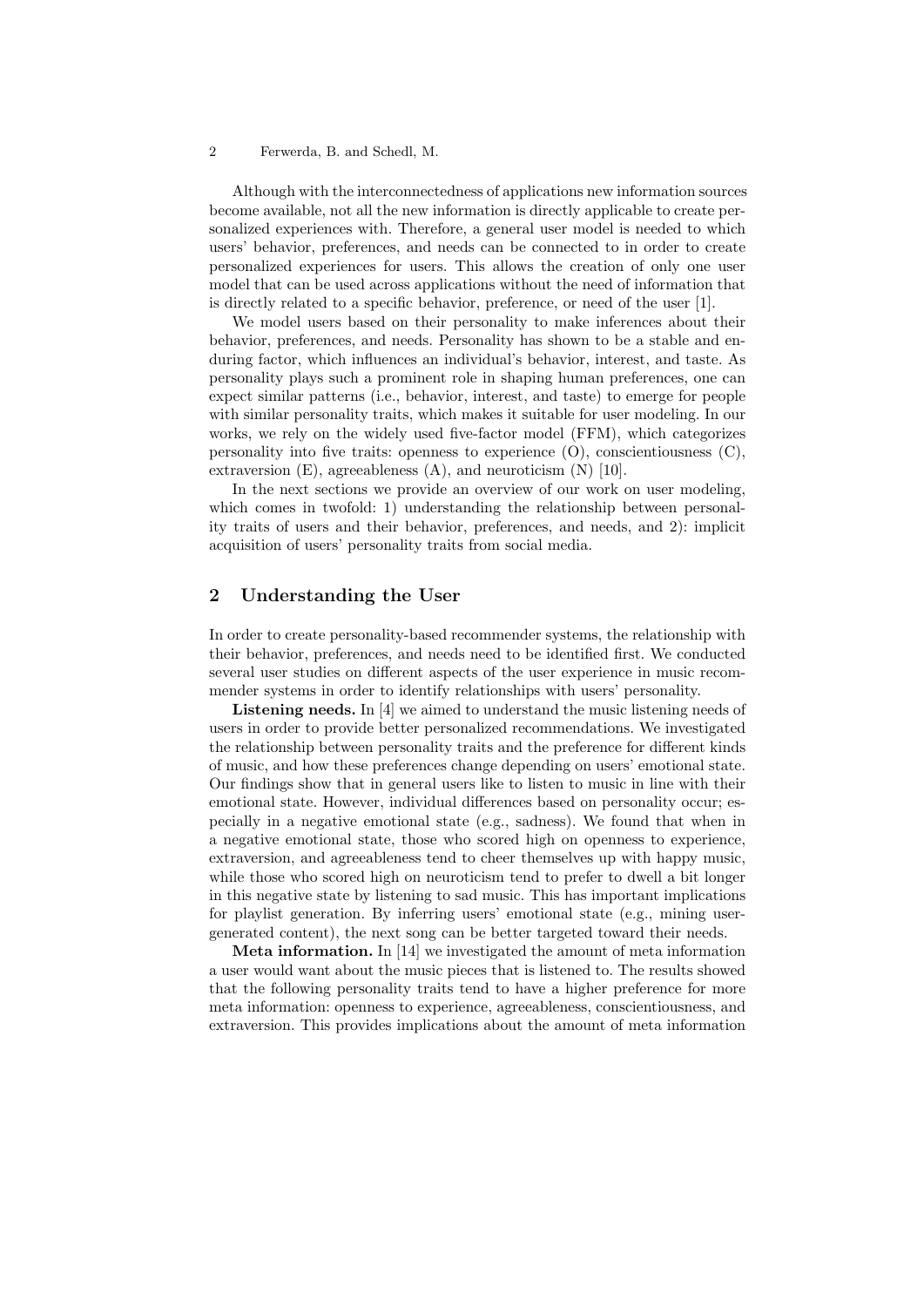a system should present to the user without them experiencing information overload, which in turn affects the user experience of the user.

User interface. In [8] we simulated an online music streaming service to identify the relationship between personality traits and the way users browse for music. By exploring the most frequently used taxonomies to categorize music (i.e., by genre, activity, mood), we were able to identify distinct music browsing behavior based on users' personality, which could be used to create adaptive user interfaces. For example, findings indicate that those scoring high on openness to experience show a high preference for browsing for music by mood, while conscientious users show a preference for browsing by activity.

#### 3 Acquisition of Users' Personality Traits

Besides identifying relationships between personality traits and users' behavior, preferences, and needs, we also looked into the implicit personality acquisition of users. We specifically focused on personality acquisition from social networking sites (SNSs: e.g., Facebook, Twitter, Instagram), as they are getting increasingly interconnected through SSO buttons. Besides accessing users' basic profile information, applications often ask for additional permissions to access other parts of the users profile [2]. By granting access, applications are able to unobtrusively infer users' personality traits. We report the RMSE on personality trait prediction (i.e., O, C, E, A, N) for each of our work below  $(r \in [1,5])$ .

Several works exist that shows that it is possible to infer personality traits from user-generated data of SNSs (e.g., Facebook [11], and Twitter [9, 12]). In [5, 7] we add to the work on SNS analyses by inferring personality traits from users' Instagram picture features. We showed that personality traits are related to the way Instagram users modify their pictures with filters, and a reliable personality predictor can be created  $(RMSE: O=68, C=66, E=90, A=69, N=95)$ . For example, open users tend to apply filters to their pictures in order to make them look more greenish. In [13] we tried to increase the prediction accuracy by fusing information from different SNSs (i.e., Instagram and Twitter). We show a significant improvement of the prediction accuracy when combining different sources (*RMSE*:  $O = .51$ ,  $C = .67$ ,  $E = .71$ ,  $A = .50$ ,  $N = .73$ ).

One problem with the implicit acquisition of personality is that when users are not sharing information, the acquisition is failing. We investigated this problem from two different directions: 1) understanding the underlying mechanisms of sharing information, 2) personality acquisition with limited information.

In  $[3]$  we found that the lack of sharing and posting comes from the uncertainty of approval of the users viewing the posts. We were able to increasing sharing and posting by analyzing the user's social network and create proxy measures about how the shared or posted content would be received.

In [6] we looked at whether or not disclosing Facebook profile information reveals personality as well. By solely analyzing whether profile sections were disclosed or not (e.g., occupation, education), disregarding their actual content, we were able to create a personality predictor that is able to approximate the